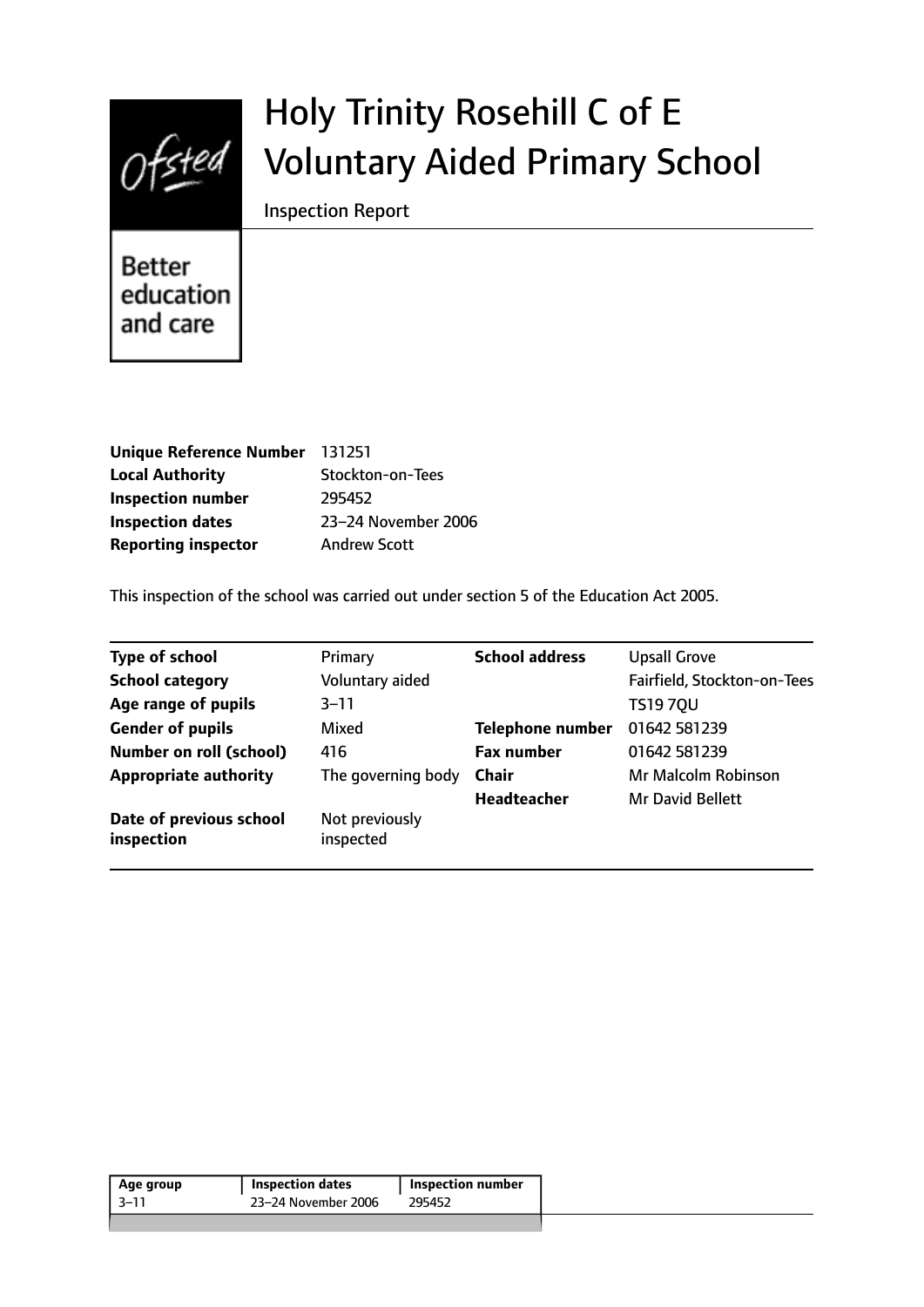© Crown copyright 2006

Website: www.ofsted.gov.uk

This document may be reproduced in whole or in part for non-commercial educational purposes, provided that the information quoted is reproduced without adaptation and the source and date of publication are stated.

Further copies of this report are obtainable from the school. Under the Education Act 2005, the school must provide a copy of this report free of charge to certain categories of people. A charge not exceeding the full cost of reproduction may be made for any other copies supplied.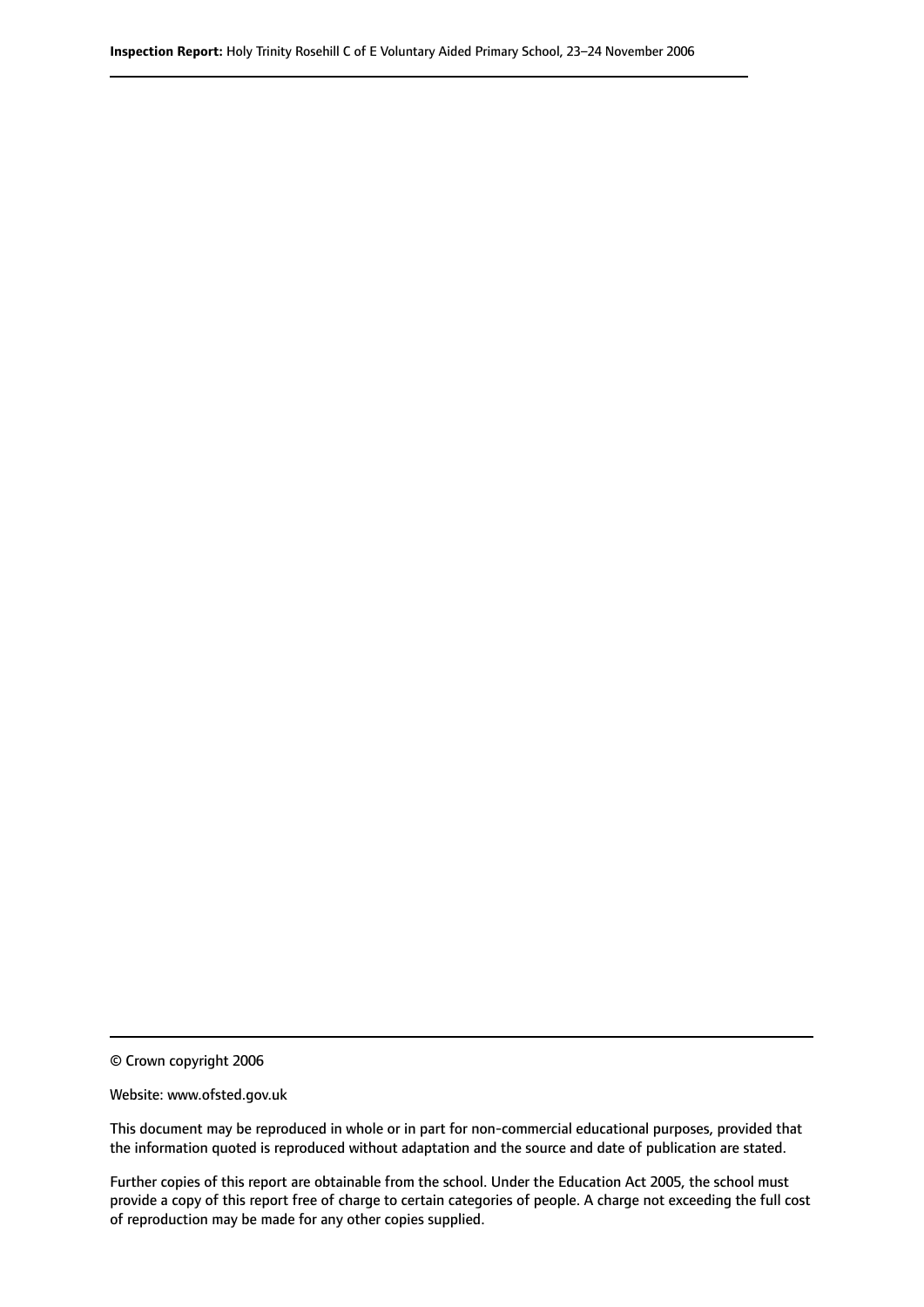# **Introduction**

The inspection was carried out by four Additional Inspectors.

#### **Description of the school**

The school was formed in April 2006, an amalgamation of Rosehill Infant School and Holy Trinity Junior School. It caters for pupils from a suburban district of Stockton-on-Tees in which socio-economic conditions are broadly average. Pupils come predominantly from White British families; a small percentage of pupils are from minority ethnic backgrounds but only a very small number are at an early stage of learning English. The proportion of pupils with learning difficulties and disabilities is average. The headteacher of the new school was the headteacher of the junior school.

#### **Key for inspection grades**

| Grade 1 | Outstanding  |
|---------|--------------|
| Grade 2 | Good         |
| Grade 3 | Satisfactory |
| Grade 4 | Inadequate   |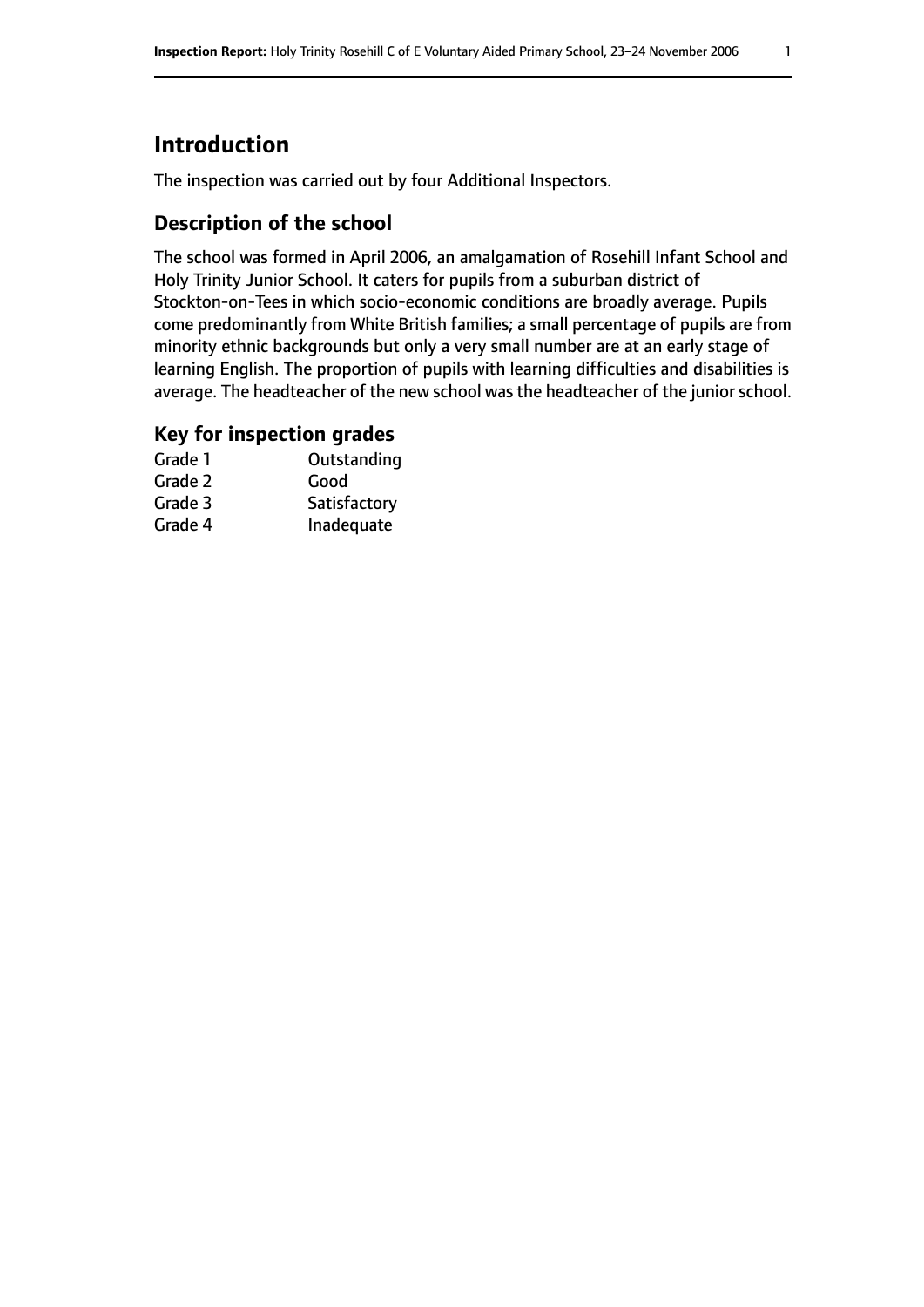## **Overall effectiveness of the school**

#### **Grade: 1**

Holy Trinity Rosehill Primary School is what schools should be like. It typifies the best in education and offers outstanding provision for its pupils. Inspectors know exactly why parents praise the wonderful atmosphere within this Church school, where pupils are richly valued, highly challenged, sensitively supported and, as a result, extremely successful in their work and personal development.

The amalgamation of the two schools has been managed skilfully and smoothly. This is a tribute not only to the highly effective leadership of the headteacher and governors, but also to the very positive attitudes of all staff and pupils. It is this cohesive energy that ensures pupils respect teachers and work so hard. Teaching is outstanding because teachers are knowledgeable, enthusiastic and clear in their expectations. They plan adeptly and set work that is challenging and stimulating for all pupils. A varied and extensive curriculum is supported by excellent resources that guide and motivate pupils. As one Year 6 pupil said, 'We have kind teachers and a lot of electronics to help us.'

It is no surprise, therefore, that standards have been consistently high in the two separate schools in recent years. In 2006, standards by Year 6 were very high in all subjects and school assessments indicate that they will be very similar in 2007. Children enter the Nursery with average skills and abilities and make outstanding progress throughout the school. By the end of the Reception year, nearly all children achieve their expected goals and many exceed them. Similarly, by the end of Year 2, pupils reach standards that are at least above average. Pupils also achieve extremely well in other subjects, notably information and communication technology (ICT) and art and design.

The school takes great care of its pupils. Formal systems are watertight and there are constant activities to reinforce safety awareness, such as the visit of the Fire Prevention Team. The pastoral care is second to none. Indeed, it is just part and parcel of the school's ethos. Each pupil is valuable and treated accordingly. Even the tiniest graze from a playtime fall merits close scrutiny and a visit to the first aid box. Yet staff do not cosset pupils. They encourage self-reliance and self-discipline so successfully that pupils do not need supervision all the time to work and carry out duties. Consequently, pupils become very responsible members of the school and the wider community. During part of the inspection, for example, Year 5 pupils were out planting trees in the locality. Pupils embrace a safe and healthy lifestyle wholeheartedly and look after one another like siblings. All in all, they are extremely well prepared for life ahead.

Inspectors agree with the parents' plaudits. 'It is a wonderful school with great learning opportunities,' one said. The headteacher is the unsung hero and an outstanding role model. His shrewd appointments of staff, his quiet expectation of high standards and his provision for professional development result in a happy, highly skilled and empowered workforce. Senior staff play a full part in the school's work and are increasingly influential in their areas of responsibility. Although there are a few minor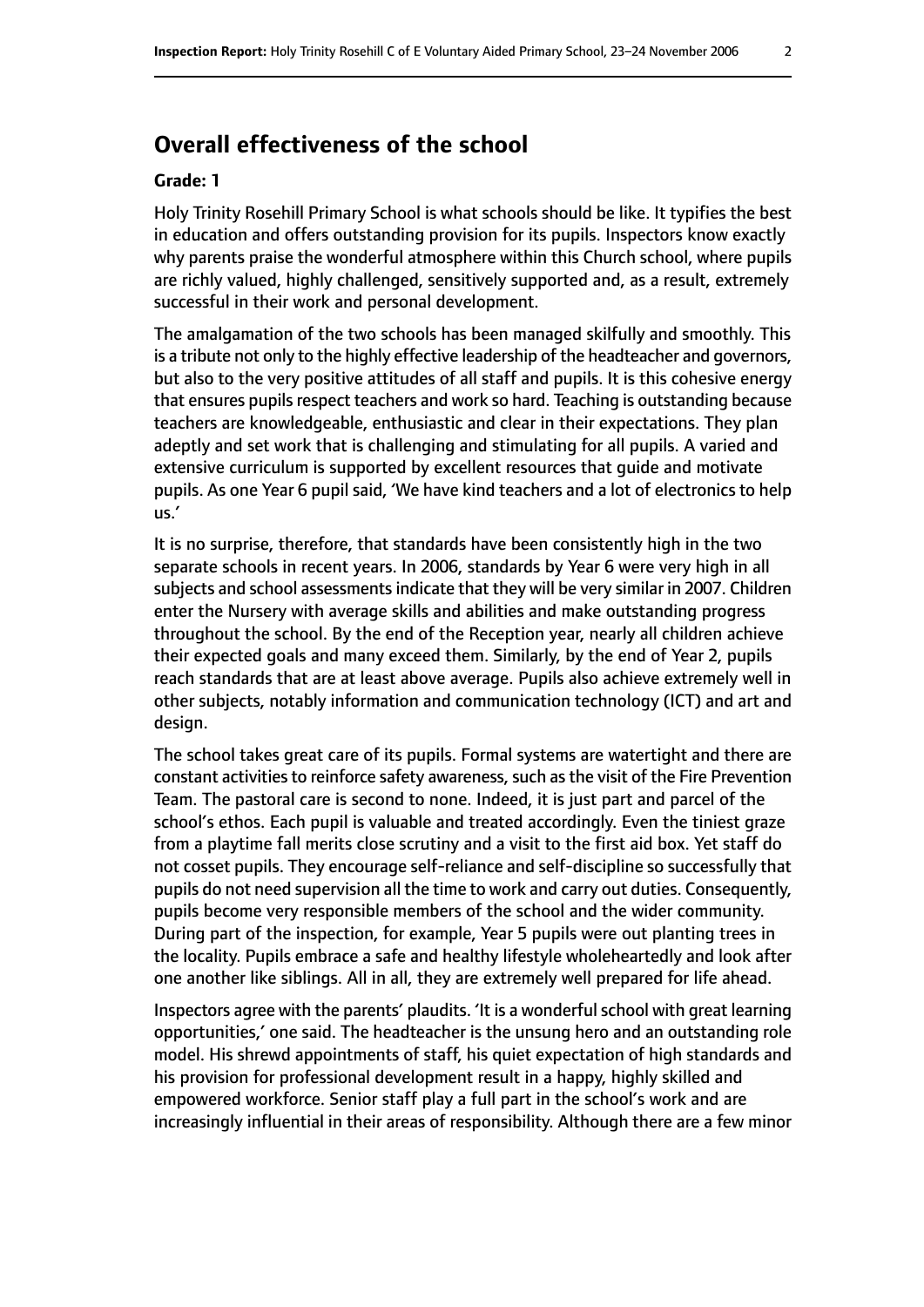wrinkles to iron out, this new school is clearly in an excellent position to develop further and offers outstanding value for money.

### **What the school should do to improve further**

• There are no significant issues that the school needs to address.

# **Achievement and standards**

#### **Grade: 1**

The achievement of all pupils is outstanding. When children enter the school, their attainment is broadly typical for their age. The children make outstanding progress and, by the end of the Reception year, almost all achieve the goals set for their learning, and many exceed them. Pupils continue to make excellent progress throughout the school. At the end of Year 2, they achieve standards in reading, writing and mathematics that are at least above average and, by Year 6, their standards are very high in English, mathematics and science. A poetic description of dawn by a Year 6 pupil as when night 'dances back over the hills, back to her star palace under the mist of the moon', exemplifies their abilities.

There is little difference between the achievements of boys and girls. The school has rightly recognised that achievement at the higher levels in writing could be slightly higher and has already begun to improve teaching strategies and vary pupils' experiences of writing. Pupils reach high standards in other subjects, especially ICT and art and design, and this adds to their overall success.

All pupils, including those from ethnic minorities and more able pupils, achieve equally well. Pupils with learning difficulties and disabilities make excellent progress because of the effective way their needs are identified and the high level of well-targeted support they receive.

# **Personal development and well-being**

#### **Grade: 1**

Personal development and well-being are outstanding. Pupils are a credit to the school and their families. They develop into mature, thoughtful and polite individuals and take responsibility in their stride, whether working in groups by themselves on a piece of drama or looking after younger pupils. This was typified by a wry and affectionate comment about younger pupils by an older pupil on duty in the playground, who said, 'Apart from "attacking" the buddies, they're little angels'.

Pupils' behaviour is of a high standard, frequently immaculate, and this enables them to sustain great concentration in lessons. They clearly love their school, respect their teachers and all other adults, and the high attendance figures reflect this. In addition, they lead a very healthy lifestyle. They enjoy, for example, the gym clubs before school and relish the value of the wholesome meals at lunchtime. They play an important part in the school community through their work on the school council and know that comments in their questionnaires are valued and acted upon.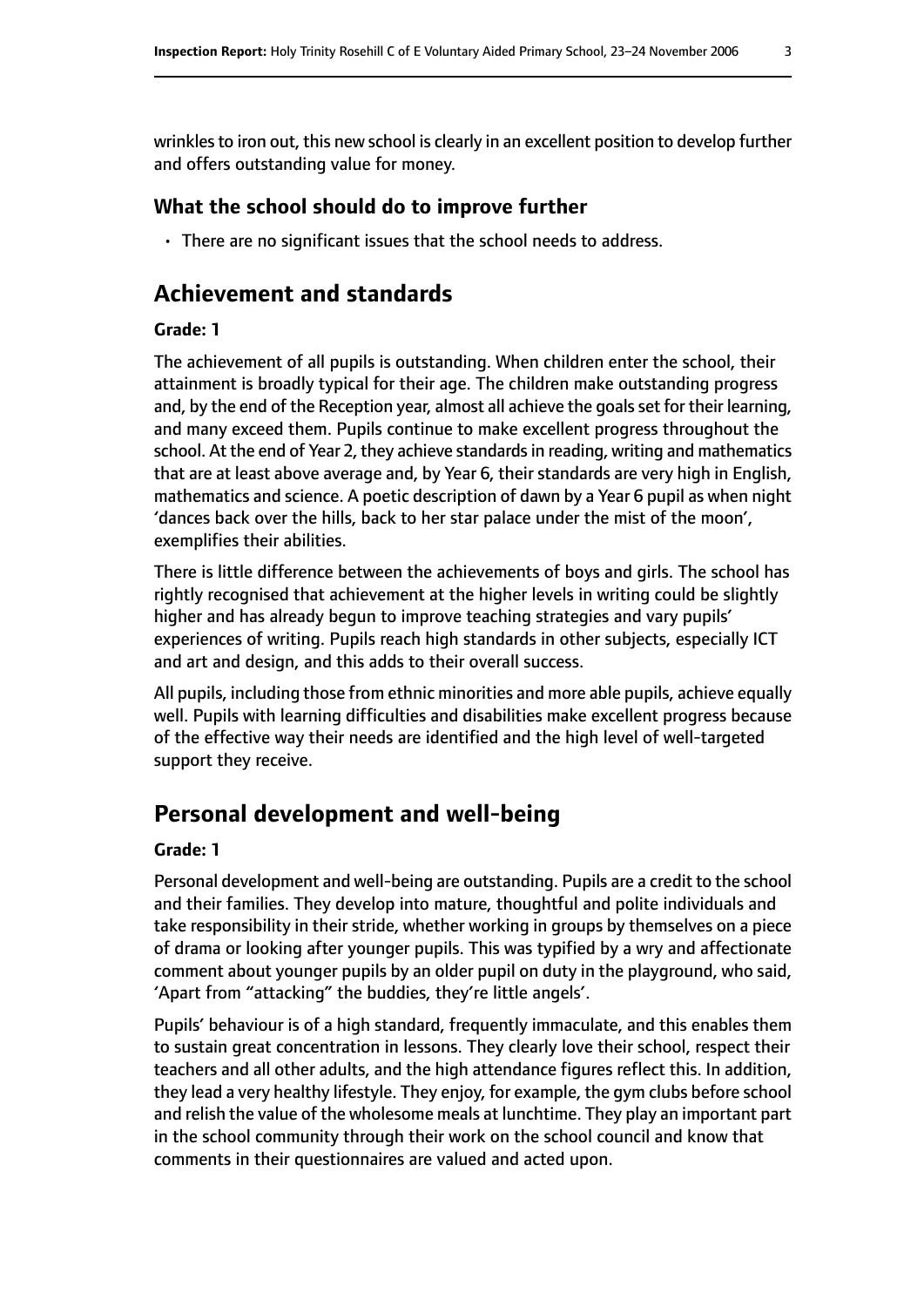They take part in many activities with the church and local community. They are especially knowledgeable about the wider world and its variety of cultures and faiths. Pupils entered fully into the spirit of the Hanukkah Day that took place during the inspection. They readily reflect on issues in assemblies such as mutual respect and are very appreciative of art and music. The prayer room and quiet corners are wonderful resources for them to use whenever they need a moment to reflect. All such opportunities enhance their self-esteem. Their spiritual, moral, social and cultural development is, therefore, outstanding.

# **Quality of provision**

### **Teaching and learning**

#### **Grade: 1**

Teaching and learning are outstanding. Teachers are very knowledgeable and have high expectations of their pupils. A whole school approach to planning, based on scrupulous systems of assessment, meets the needs of pupils of all abilities accurately. Skilful questioning probes and extends pupils' understanding of their work, and requires them to keep concentrating throughout the lesson. Lessons are productive and harmonious and, as a result, pupils thrive and make rapid progress in their learning.

Teachers use imaginative methods to challenge and inspire their pupils. The use of ICT is exceptional. Its use is precisely judged to motivate pupils, as in a very good numeracy lesson where two dimensional images became three dimensional 'objects' and helped pupils understand mathematical nets. In Year 6, standards in boys' writing has risen because of their work on an animated film. Occasionally, teachers do not present new learning skilfully, so pupils lose interest and the pace of learning drops.

Teaching assistants make a very important contribution to pupils' learning. They are very well briefed and work with teachers and pupils in a seamless partnership, enabling pupils with learning difficulties and disabilities in particular to make excellent progress.

#### **Curriculum and other activities**

#### **Grade: 1**

The outstanding curriculum is a major influence on pupil's achievement and personal development. The school has an understandably strong emphasis on literacy, numeracy and science and promotes basic skills deftly through other subjects. All subjects, including Spanish, are celebrated in their own right and the rich provision ensures that pupils excel, for example, in ICT and art and design. Extensive cultural activity broadens pupils' horizons greatly, boosts their general knowledge and raises their self-esteem. Regular success in a national language competition has enabled individual pupils to visit Lapland, Malawi and, shortly, Tanzania and share their experiences upon return.

The excellent inclusion in the school means that the curriculum benefits all pupils equally. Pupils with learning difficulties have challenging learning plans and receive excellent support in lessons. Similarly, pupils with special gifts and talents prosper. The buildings are stimulating not least because pupils' work is skilfully celebrated in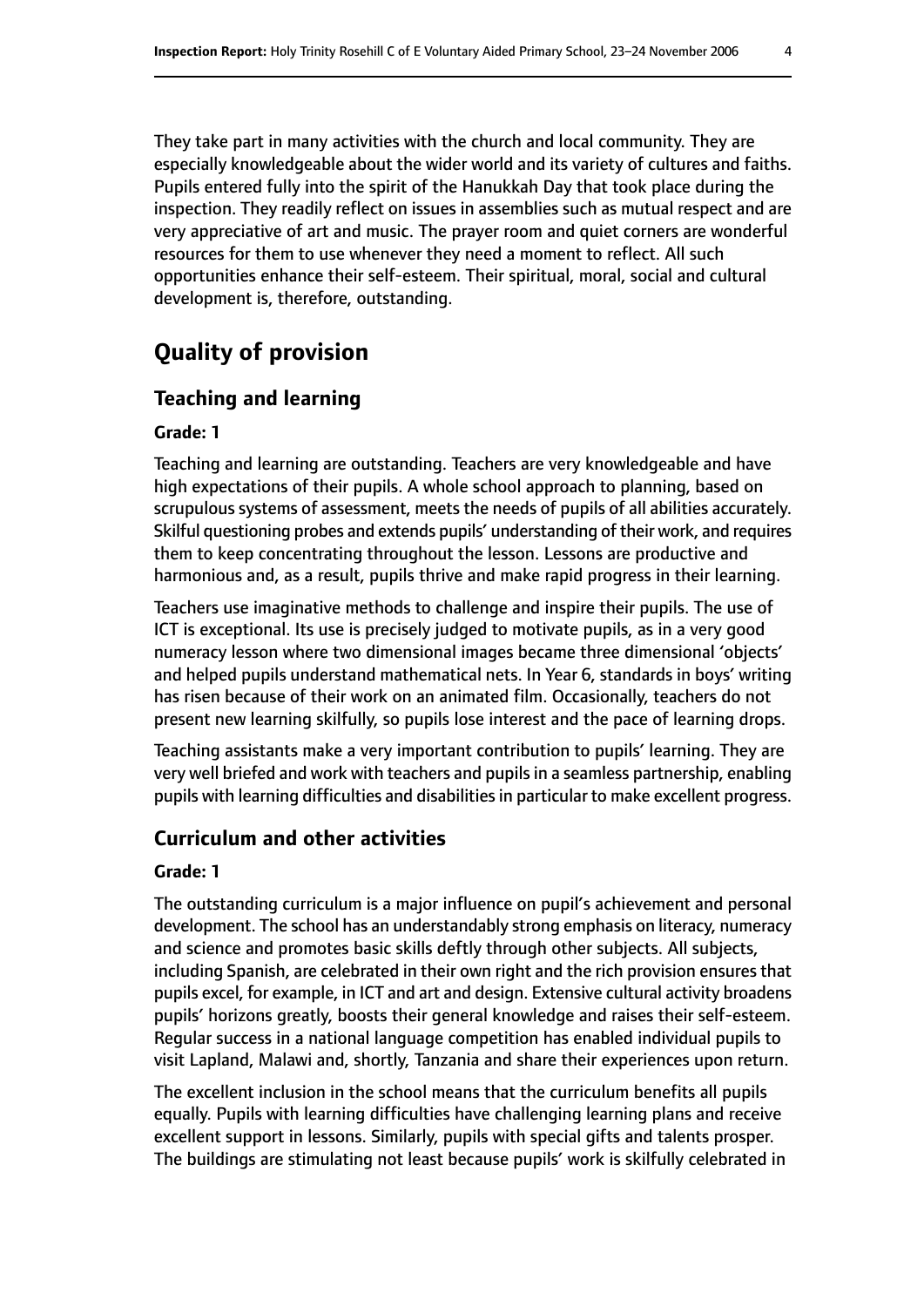stylish displays. The capacious and professional-looking ICT suite and the growing wealth of resources help pupils develop skills, such as editing animation. The libraries are bright, crammed with interesting books and inspiring places to learn.

#### **Care, guidance and support**

#### **Grade: 1**

The quality of the care, guidance and support the school provides for its pupils is outstanding. It is especially reflected in its very caring Christian ethos and the very good relationships throughout the school. The school rightly regards this aspect of its work as crucial to how well pupils achieve. A strong partnership among teachers, support staff, parents, the church community and outside agencies ensure pupils' well being. All procedures for safeguarding pupils are secure and the environment is very well-supervised and organised.

The school has excellent systems for monitoring pupils' progress. Teachers know, therefore, if extra help is required, pinpoint any weaknesses and swiftly respond to them. Therefore, pupils feel very well supported and are able to work to the best of their abilities. They know their individual targets and what they need to do in order to improve.

## **Leadership and management**

#### **Grade: 1**

The leadership and management of the school are outstanding. The intelligent, creative and resolute leadership of the headteacher provides the driving force that not only assures the school's high performance but also guarantees its consistency. He is an excellent role model and enables staff to develop extremely well professionally. Leadership is very corporate as a result; the senior managers are very efficient and play a full role in the school's development. The shared vision for the school is extremely clear and an admirable one in that it champions academic success whilst producing mature, considerate and knowledgeable pupils.

The school has an excellent view of itself. It is well aware of its strengths and weaknesses through rigorous monitoring and regular communication at all levels. Any identified shortcomings are robustly analysed so that action plans are put swiftly in place to resolve them. For example, the school knows that a few parents feel they are not consulted enough and it is already investigating a new kind of questionnaire. Governance is of a high standard, especially in ensuring the quality of provision and setting challenging targets for the headteacher.

The amalgamation has been a singular success, a tribute both to the skills of management and the professional integrity of all staff. Excellent mechanisms, such as assessment for learning, have been put in place to cement the union and increase standards further. In view of the combined skills of staff, the high level of care, the right priorities and astute leadership, the school has outstanding capacity to become even better.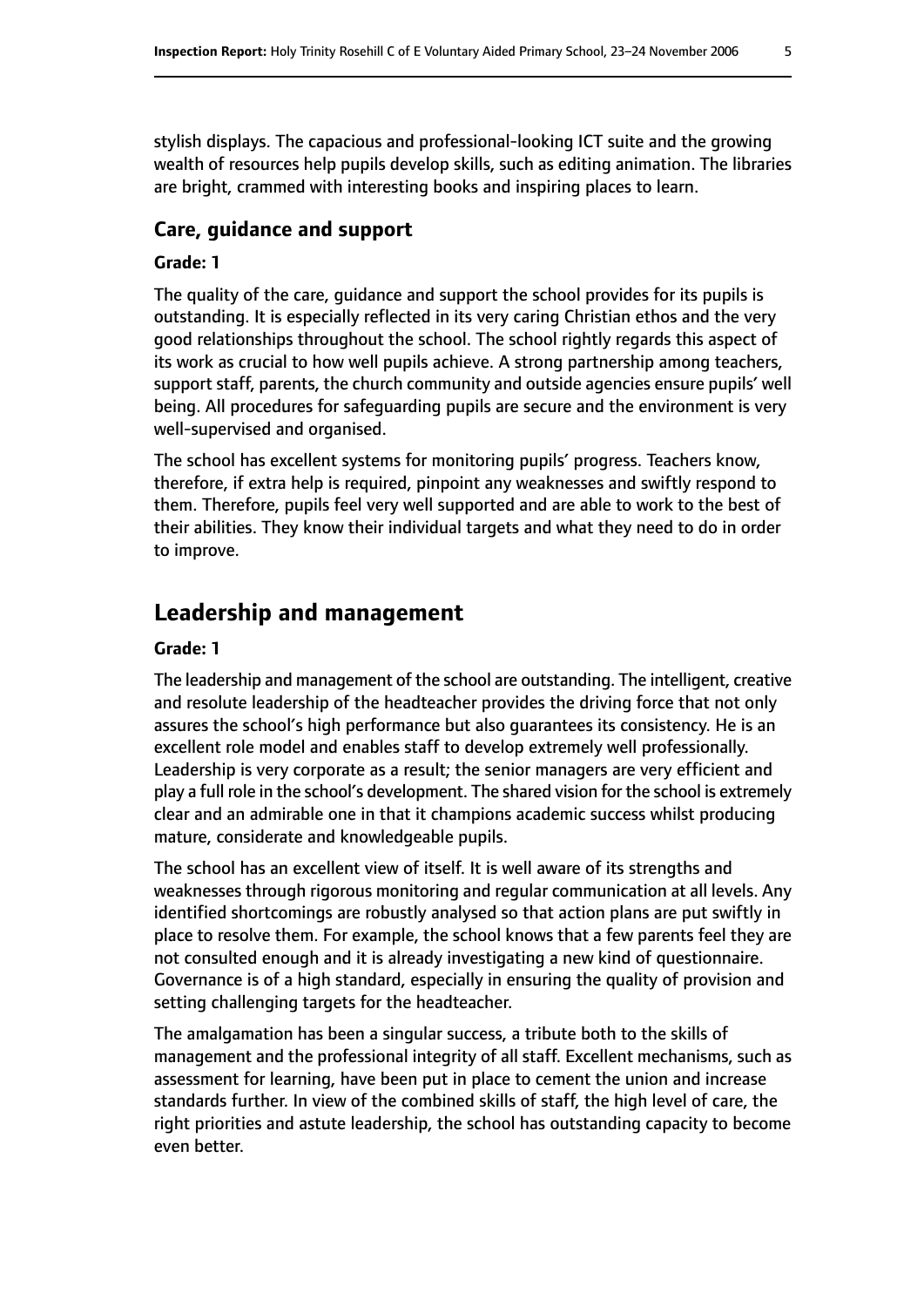**Any complaints about the inspection or the report should be made following the procedures set out inthe guidance 'Complaints about school inspection', whichis available from Ofsted's website: www.ofsted.gov.uk.**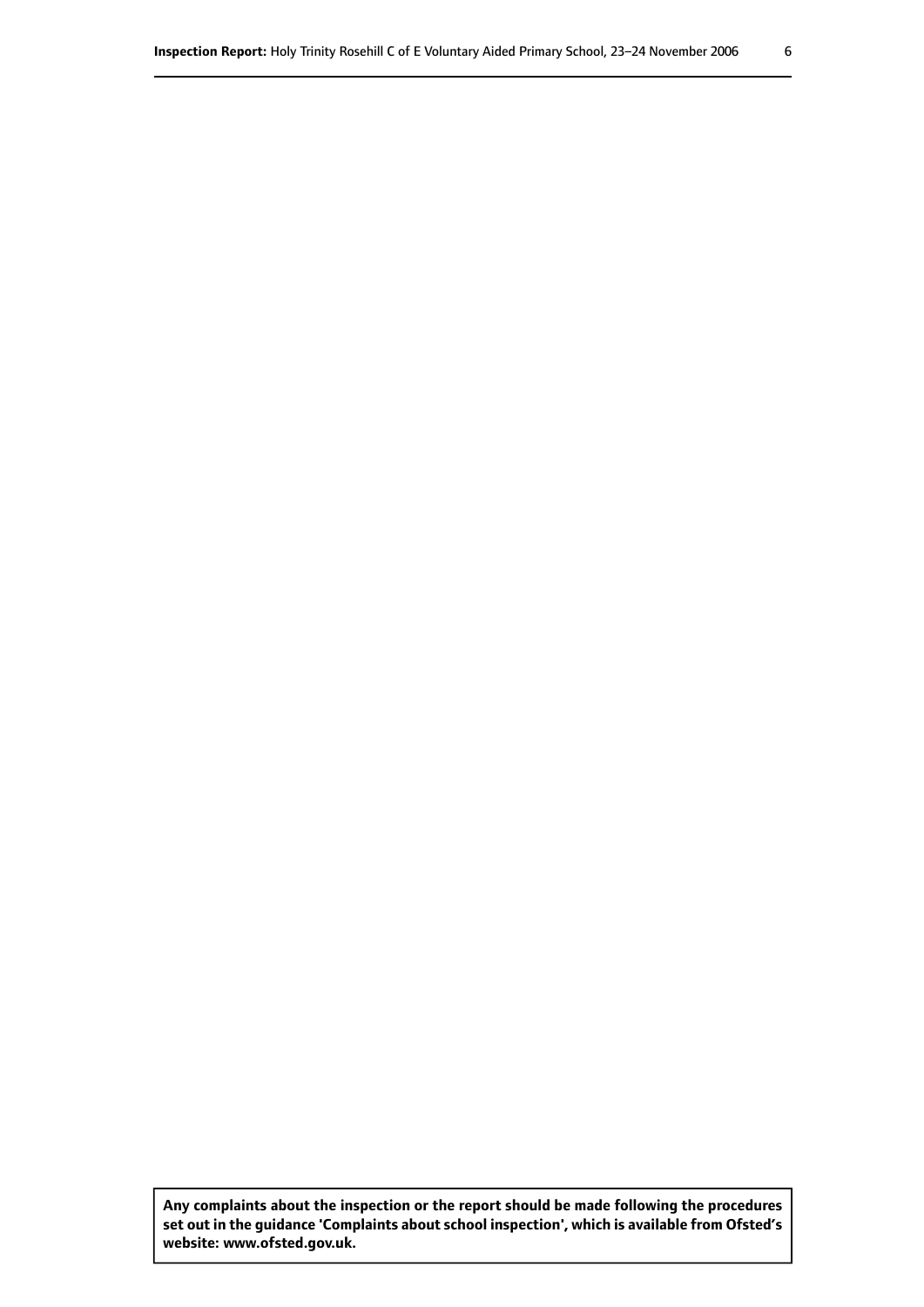# **Inspection judgements**

| Key to judgements: grade 1 is outstanding, grade 2 good, grade 3 satisfactory, and grade 4 | <b>School</b>  |
|--------------------------------------------------------------------------------------------|----------------|
| inadeauate                                                                                 | <b>Overall</b> |

## **Overall effectiveness**

| How effective, efficient and inclusive is the provision of education, integrated<br>care and any extended services in meeting the needs of learners? |           |
|------------------------------------------------------------------------------------------------------------------------------------------------------|-----------|
| How well does the school work in partnership with others to promote learners'<br>well-being?                                                         |           |
| The quality and standards in the Foundation Stage                                                                                                    |           |
| The effectiveness of the school's self-evaluation                                                                                                    |           |
| The capacity to make any necessary improvements                                                                                                      |           |
| Effective steps have been taken to promote improvement since the last<br>inspection                                                                  | <b>NA</b> |

## **Achievement and standards**

| How well do learners achieve?                                                                               |  |
|-------------------------------------------------------------------------------------------------------------|--|
| The standards <sup>1</sup> reached by learners                                                              |  |
| How well learners make progress, taking account of any significant variations between<br>groups of learners |  |
| How well learners with learning difficulties and disabilities make progress                                 |  |

## **Personal development and well-being**

| How good is the overall personal development and well-being of the                                               |  |
|------------------------------------------------------------------------------------------------------------------|--|
| learners?                                                                                                        |  |
| The extent of learners' spiritual, moral, social and cultural development                                        |  |
| The behaviour of learners                                                                                        |  |
| The attendance of learners                                                                                       |  |
| How well learners enjoy their education                                                                          |  |
| The extent to which learners adopt safe practices                                                                |  |
| The extent to which learners adopt healthy lifestyles                                                            |  |
| The extent to which learners make a positive contribution to the community                                       |  |
| How well learners develop workplace and other skills that will contribute to<br>their future economic well-being |  |

## **The quality of provision**

| How effective are teaching and learning in meeting the full range of the<br>  learners' needs?                      |  |
|---------------------------------------------------------------------------------------------------------------------|--|
| $\mid$ How well do the curriculum and other activities meet the range of needs<br>$\mid$ and interests of learners? |  |
| How well are learners cared for, quided and supported?                                                              |  |

 $^1$  Grade 1 - Exceptionally and consistently high; Grade 2 - Generally above average with none significantly below average; Grade 3 - Broadly average to below average; Grade 4 - Exceptionally low.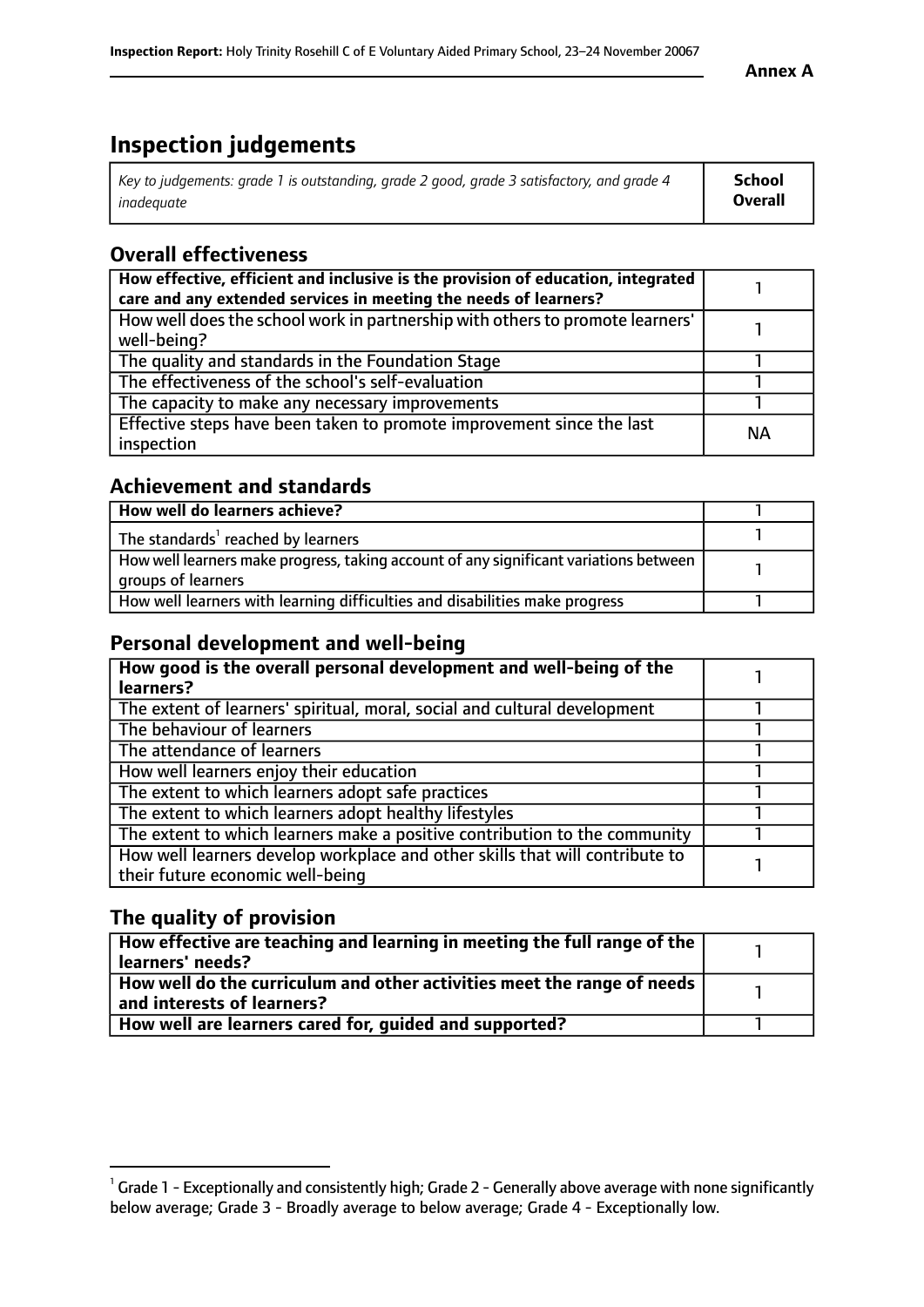# **Leadership and management**

| How effective are leadership and management in raising achievement<br>and supporting all learners?                                              |           |
|-------------------------------------------------------------------------------------------------------------------------------------------------|-----------|
| How effectively leaders and managers at all levels set clear direction leading<br>to improvement and promote high quality of care and education |           |
| How effectively performance is monitored, evaluated and improved to meet<br>challenging targets                                                 |           |
| How well equality of opportunity is promoted and discrimination tackled so<br>that all learners achieve as well as they can                     |           |
| How effectively and efficiently resources, including staff, are deployed to<br>achieve value for money                                          |           |
| The extent to which governors and other supervisory boards discharge their<br>responsibilities                                                  |           |
| Do procedures for safequarding learners meet current government<br>requirements?                                                                | Yes       |
| Does this school require special measures?                                                                                                      | <b>No</b> |
| Does this school require a notice to improve?                                                                                                   | No        |